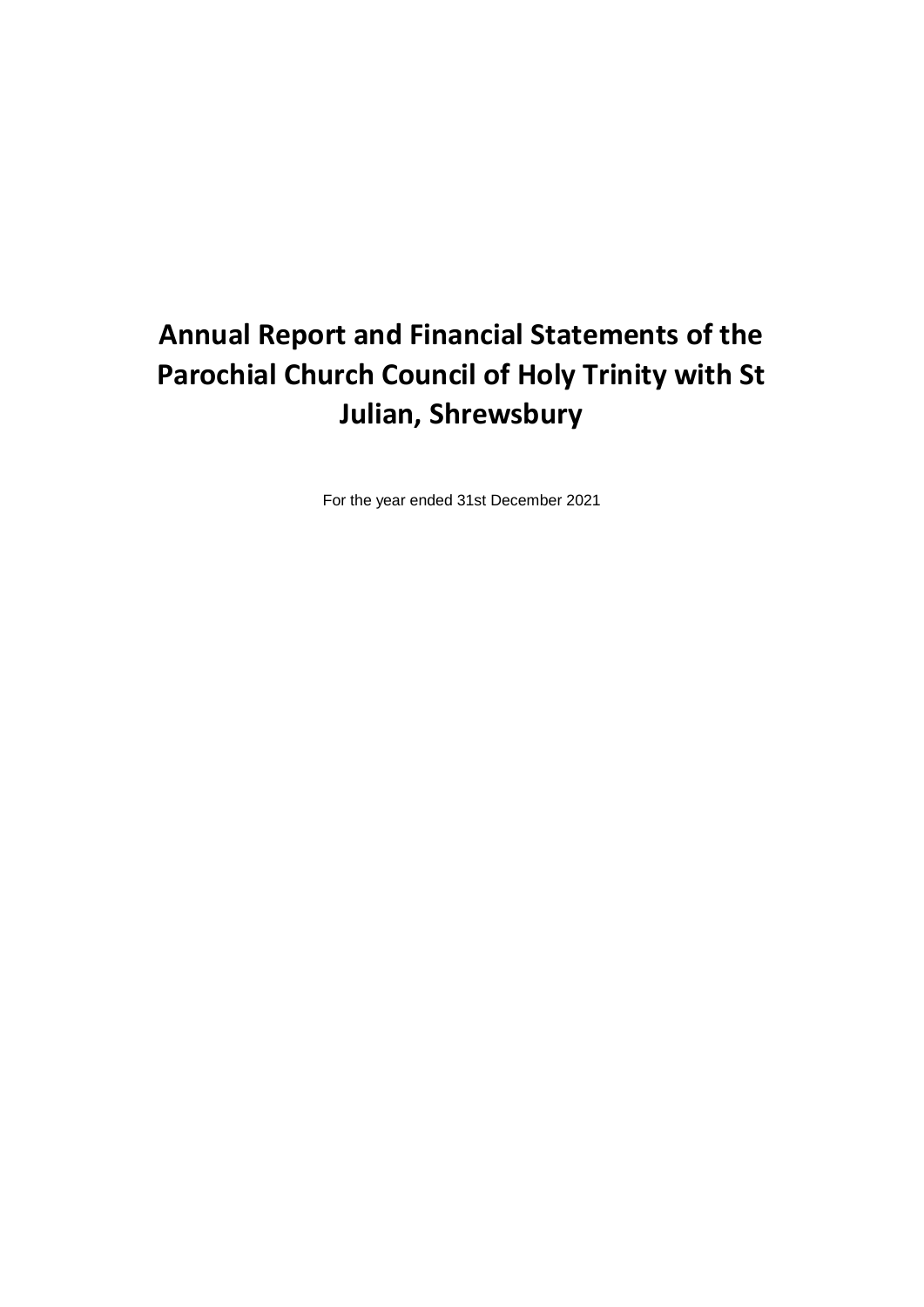## **Independent Examiner's Report to the trustees/members of the PCC of Holy Trinity with St Julian, Shrewsbury**

I report on the accounts for the year ended 31st December 2021 which are set out on the following pages.

### **Respective responsibilities of the Trustees and Independent Examiner**

The charity's trustees are responsible for the preparation of the accounts. The charity's trustees consider that an audit is not required for this year under Section 144 of the Charities Act 2011 (the Charities Act) that an independent examination is needed.

It is my responsibility

- to examine the accounts under section 145 of the Charities Act,
- to follow the procedures laid down in the General Directions given by the Charity Commission (under section 145(5)(b) of the Charities Act, and
- to state whether particular matters have come ot my attention.

### **Basis of Independent Examiner's Statement**

My examination was carried out in accordance with the General Directions given by the Charity Commission An examination includes a review of the accounting records kept by the charity and a comparison of the accounts presented with those records. It also includes consideration of any unusual items or disclosures in the accounts, and seeking explanations from the trustees concerning any such matters. The procedures undertaken do not provide all the evidence that would be required in an audit, and consequently no opinion is given as to whether the accounts present a "true and fair" view and the report is limited to those matters set out in the statement below.

### **Independent Examiner's statement**

In connection with my examination, no material matters have come to my attention which gives me cause to believe that in any material repsect:

- accounting records were not kept in accordance with section 130 of the Charities Act or
- the accounts do not accord with the accounting records

I have come across no other matters in connection with the examination to which attention should be drawn in order to enable a proper understanding of the accounts to be reached.

Signed: …………………….……………………………………… Date: …………………………………………..

Sue Schulz

For and on behalf of Lichfield Diocesan Board of Finance St Mary's House, The Close, Lichfield WS13 7LD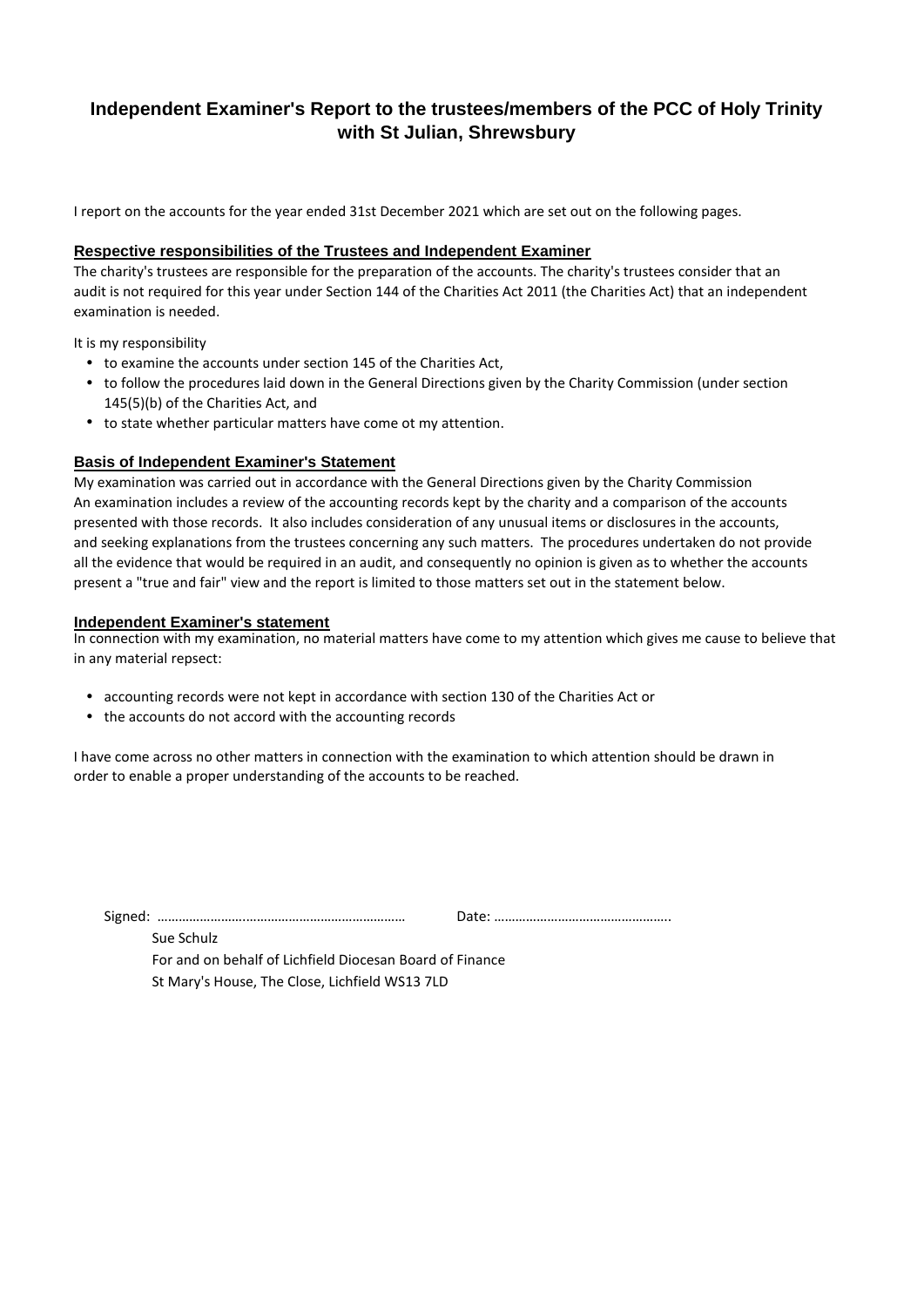### **Financial Statements for the Year Ended 31st December 2021**

### **Receipts and Payments Account**

|                                         |                | <b>Unrestricted</b><br><b>Funds</b><br>£ | Designated<br><b>Funds</b><br>£ | <b>Restricted</b><br><b>Funds</b><br>£ | Endowment<br><b>Funds</b><br>£ | <b>Total</b><br><b>Funds 2021</b><br>£ | <b>Total</b><br><b>Funds 2020</b><br>£ |
|-----------------------------------------|----------------|------------------------------------------|---------------------------------|----------------------------------------|--------------------------------|----------------------------------------|----------------------------------------|
| <b>RECEIPTS</b>                         |                |                                          |                                 |                                        |                                |                                        |                                        |
| Donations and Legacies                  | 4a             | 14,849                                   | $\overline{\phantom{a}}$        | $\overline{\phantom{a}}$               | $\overline{\phantom{a}}$       | 14,849                                 | 34,355                                 |
| <b>Activities for Generating Funds</b>  | 4b             | 1,283                                    |                                 | $\overline{\phantom{a}}$               | $\blacksquare$                 | 1,283                                  | $\frac{1}{2}$                          |
| Income from Investments                 | 4c             | 502                                      | $\blacksquare$                  | $\blacksquare$                         | $\overline{\phantom{a}}$       | 502                                    | 22                                     |
| <b>Church Activities</b>                | 4d             | 3,941                                    | $\blacksquare$                  | $\blacksquare$                         | $\blacksquare$                 | 3,941                                  | 2,444                                  |
| Other                                   | 4e             | 351                                      | $\blacksquare$                  | $\overline{\phantom{a}}$               | $\overline{\phantom{a}}$       | 351                                    | 1,973                                  |
|                                         |                |                                          |                                 |                                        |                                |                                        |                                        |
| <b>Total Receipts</b>                   |                | 20,927                                   |                                 | $\overline{\phantom{a}}$               | $\overline{\phantom{a}}$       | 20,927                                 | 38,794                                 |
| <b>PAYMENTS</b>                         |                |                                          |                                 |                                        |                                |                                        |                                        |
| Raising Funds                           | 5a             | $\blacksquare$                           | $\blacksquare$                  | $\blacksquare$                         | $\overline{\phantom{a}}$       | $\overline{\phantom{a}}$               | $\overline{\phantom{a}}$               |
| <b>Church Activities</b>                | 5 <sub>b</sub> | 22,815                                   |                                 | $\blacksquare$                         | $\blacksquare$                 | 22,815                                 | 34,986                                 |
| Other                                   | 5c             | 487                                      |                                 | $\overline{\phantom{a}}$               | $\overline{\phantom{a}}$       | 487                                    | 3,182                                  |
|                                         |                |                                          |                                 |                                        |                                |                                        |                                        |
| <b>Total Payments</b>                   |                | 23,302                                   | $\blacksquare$                  | $\overline{\phantom{a}}$               | $\overline{\phantom{a}}$       | 23,302                                 | 38,168                                 |
|                                         |                |                                          |                                 |                                        |                                |                                        |                                        |
| <b>Excess of Receipts over Payments</b> |                | (2, 375)                                 |                                 |                                        | ÷,                             | (2, 375)                               | 626                                    |
| Transfer between Funds                  | 12             |                                          |                                 |                                        |                                |                                        |                                        |
| Net Movement for the year               |                | (2, 375)                                 | $\blacksquare$                  | $\blacksquare$                         | $\blacksquare$                 | (2, 375)                               | 626                                    |
| 2020 Year End Adjustments               | 14             |                                          |                                 |                                        |                                |                                        | 3,063                                  |
| Cash at Bank and In Hand at 1st Jan 6   |                | 12,818                                   | $\blacksquare$                  | 836                                    | $\overline{\phantom{a}}$       | 13,654                                 | 9,965                                  |
| Cash at Bank and In Hand at 31st Dec 6  |                | 10,443                                   | $\blacksquare$                  | 836                                    | $\blacksquare$                 | 11,279                                 | 13,654                                 |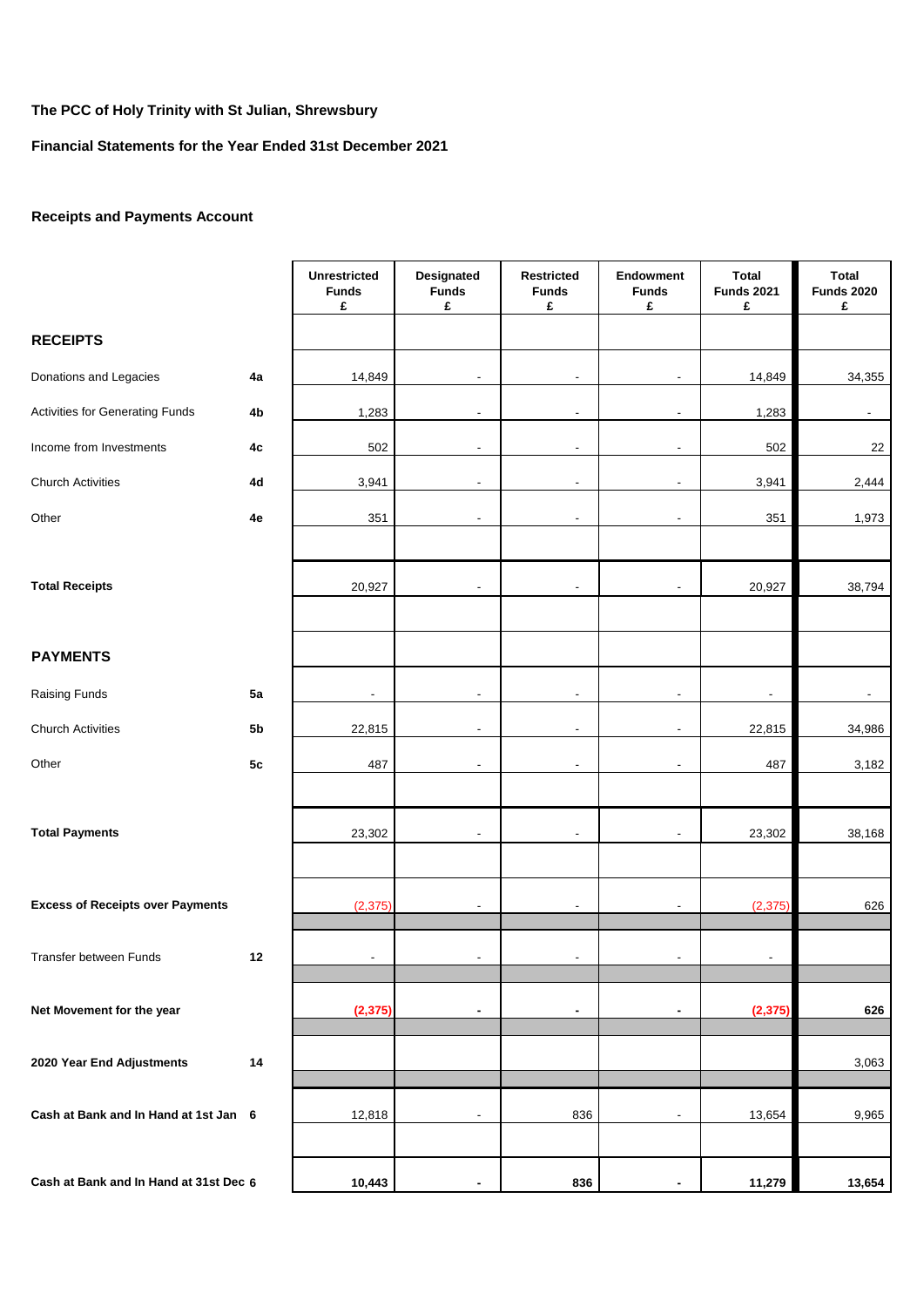### **The PCC of Holy Trinity with St Julian, Shrewsbury Financial Statements for the Year Ended 31st December 2021**



**Statement of Assets and Liabilities**

|    |                                           |    | <b>Unrestricted</b><br><b>Funds</b><br>£ | <b>Designated</b><br><b>Funds</b><br>£ | <b>Restricted</b><br><b>Funds</b><br>£ | <b>Endowment</b><br><b>Funds</b><br>£ | <b>Total 2020</b><br>£ | <b>Total 2019</b><br>£ |
|----|-------------------------------------------|----|------------------------------------------|----------------------------------------|----------------------------------------|---------------------------------------|------------------------|------------------------|
| 31 | <b>Cash Funds</b>                         | 6  | 10,443                                   | ٠                                      | 836                                    |                                       | 11,279                 | 10,591                 |
|    |                                           |    |                                          |                                        |                                        |                                       |                        |                        |
| 34 | <b>Other Monetary Assets (due to PCC)</b> | 7  | 5,125                                    |                                        | ٠                                      |                                       | 5,125                  | 2,000                  |
| 32 | <b>Investment Assets</b>                  | 8  | $\overline{\phantom{a}}$                 | $\overline{\phantom{a}}$               |                                        | ۰                                     | ۰                      | 4,563                  |
| 33 | <b>Assets Retained for Church Use</b>     | 9  | $\blacksquare$                           | $\blacksquare$                         | ٠                                      | ۰                                     | ۰                      |                        |
|    |                                           |    |                                          |                                        |                                        |                                       |                        |                        |
| 35 | <b>Liabilities</b> (owed by the PCC)      | 10 | 25,256                                   | $\blacksquare$                         | -                                      |                                       | 25,256                 | 19,624                 |

The notes on the following pages form part of these accounts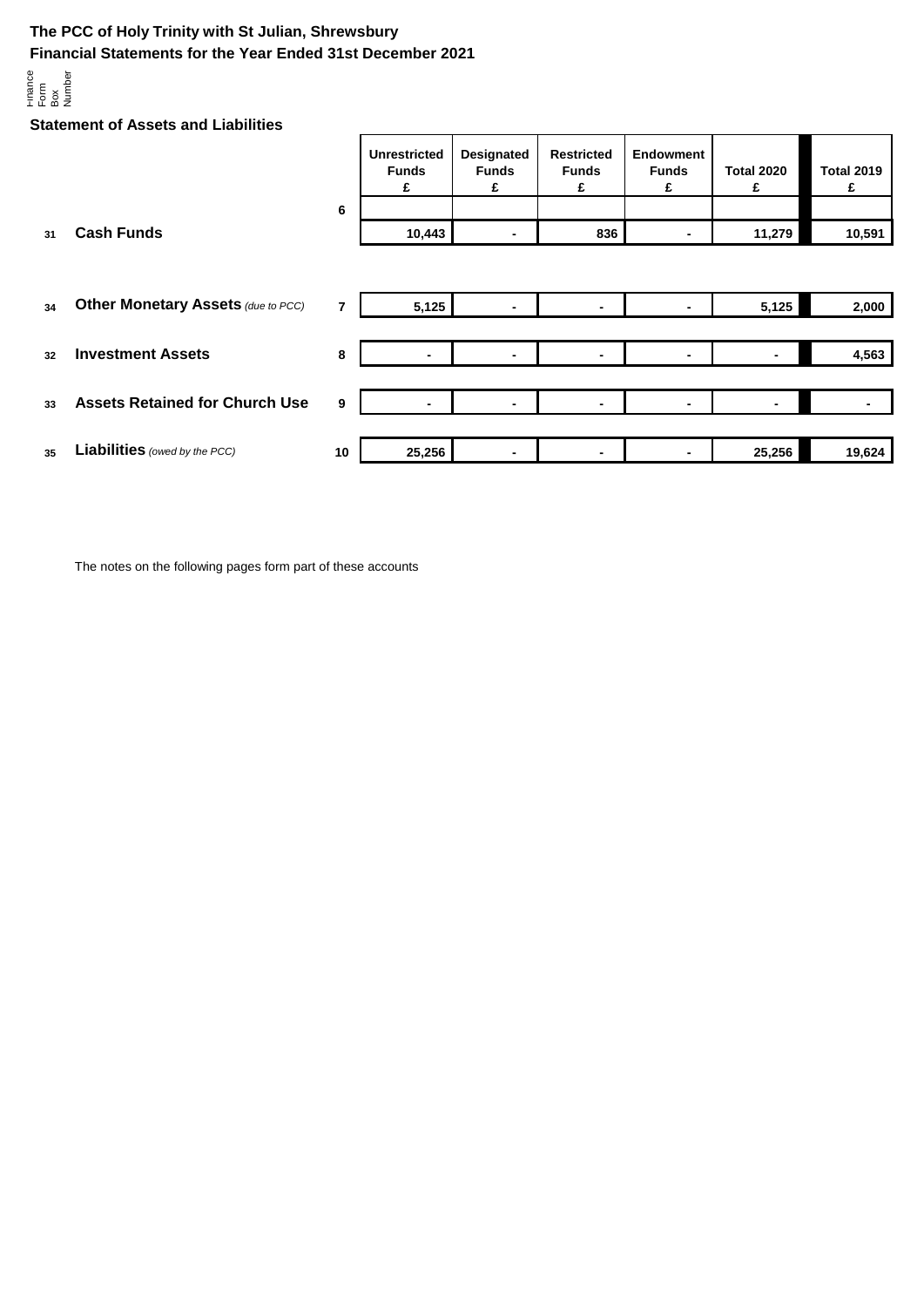# **Financial Statements for the Year Ended 31st December 2021**

# **1 Notes to the Accounts**

The financial statements of the PCC have been prepared in accordance with the Church Accounting Regulations 2006 using the Receipts and Payments basis.

There may be minor discrepancies in the totals as the pence are not being shown.

# **2 Fixed Assets**

Consecrated and benefice property is not included in the accounts by s.10(2)(a)&(C) of the Charities Act 2011.

Moveable church furnishings held by the Vicar and Churchwardens on special trust for the PCC and which require a faculty for disposal are inalienable property, listed in the Church's inventory, which can be inspected (at any reasonable time). For anything acquired prior to 2000 there is insufficient cost information available and therefore such assets are not valued in the financial statements.

### **3 Description of Funds**

**Unrestricted funds** are income funds of the PCC that are available for spending on the general purposes of the PCC, including amounts designated by the PCC for fixed assets for its own use or for spending on a future project and which are therefore not included in its "free reserves" as disclosed in the trustees' annual report.

**Restricted funds** comprise of two elements :-

a) income from trusts or endowments which may be expended only on those restricted objects provided in the terms of the trust or bequest

b) donations or grants received for a specific object or invited by the PCC for a specific object. The funds may only be expended on the specific object for which they were given. Any balance remaining unspent at the end of each year must be carried forward as a balance on that fund. The PCC does not usually invest separately for each fund. Where there is no separate investment, interest is apportioned to individual funds on an average balance basis.

**Endowment funds** are restricted funds that must be retained as trust capital either permanently or subject to a discretionary power to spend capital as income, and where the use of any income or other benefit derived from the capital may be restricted or unrestricted. Full details of all their restrictions are shown in the notes to the accounts.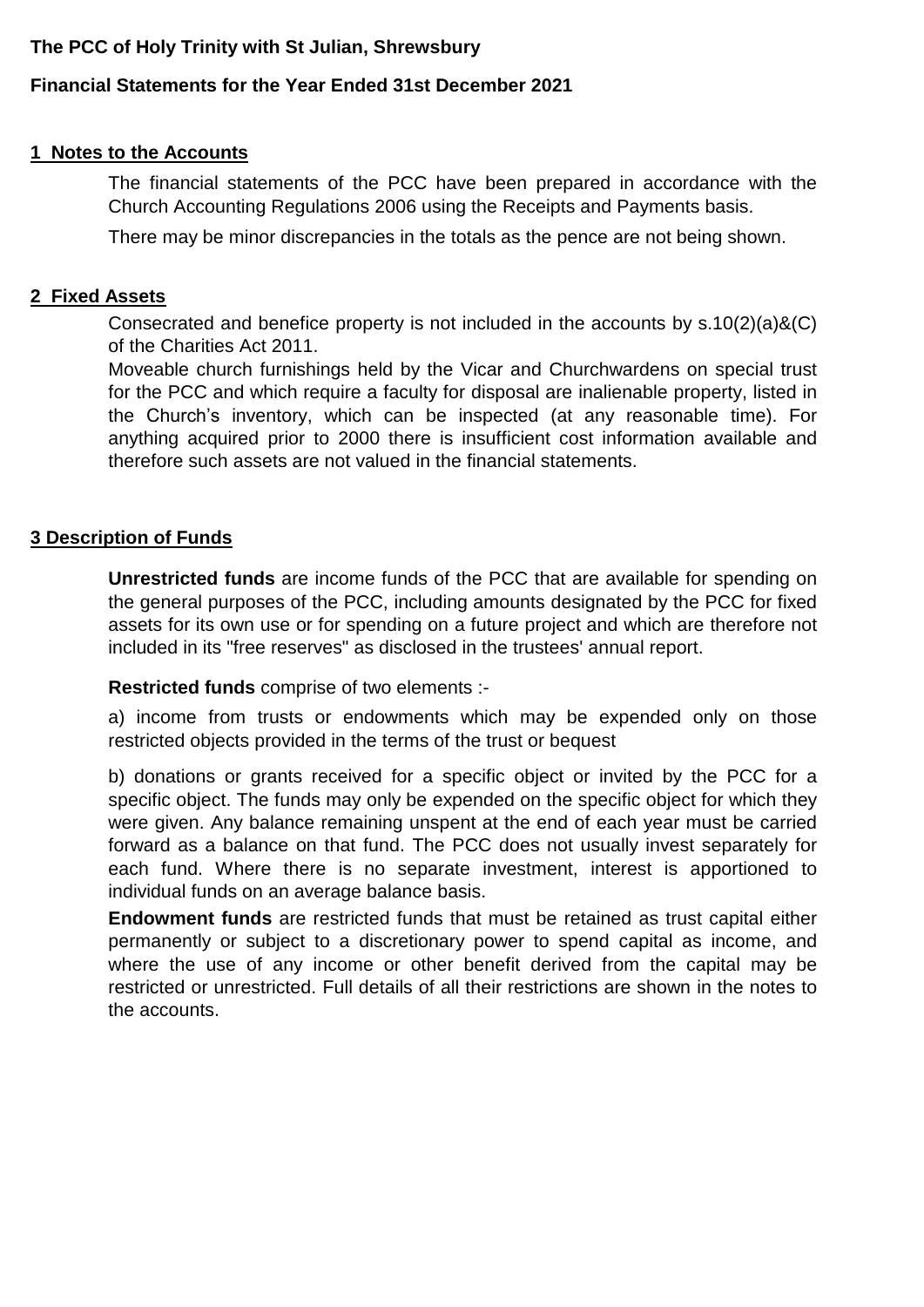# **Financial Statements for the Year Ended 31st December 2021**

| Finance Form<br>Box Number | <b>RECEIPTS</b>                                                      | 4  | <b>Unrestricted</b><br><b>Funds</b><br>£ | Designated<br><b>Funds</b><br>£ | Restricted<br><b>Funds</b><br>£ | Endowment<br><b>Funds</b><br>£ | <b>Total Funds</b><br>2021<br>£ | <b>Total Funds</b><br>2020<br>£ |
|----------------------------|----------------------------------------------------------------------|----|------------------------------------------|---------------------------------|---------------------------------|--------------------------------|---------------------------------|---------------------------------|
|                            | <b>Donations and Legacies</b>                                        |    |                                          |                                 |                                 |                                |                                 |                                 |
|                            | <b>Voluntary Receipts</b>                                            | 4a |                                          |                                 |                                 |                                |                                 |                                 |
| $\mathbf{1}$               | Tax efficient planned giving                                         |    | 9,132                                    | $\blacksquare$                  | $\blacksquare$                  | $\blacksquare$                 | 9,132                           | 12,793                          |
| $\mathbf{1}$               | Other planned giving                                                 |    | $\blacksquare$                           | $\blacksquare$                  | $\blacksquare$                  | $\blacksquare$                 | L,                              | 1,745                           |
| 3                          | Collections at services                                              |    | 4,909                                    | $\blacksquare$                  | $\blacksquare$                  | $\blacksquare$                 | 4,909                           | 4,138                           |
| 4                          | All other giving and voluntary receipts<br>including special appeals |    | 808                                      | $\blacksquare$                  | $\overline{a}$                  | $\blacksquare$                 | 808                             | 850                             |
| 6                          | Gift Aid Recovered                                                   |    | $\overline{a}$                           | $\blacksquare$                  | ä,                              | ÷,                             | $\blacksquare$                  | 14,829                          |
|                            |                                                                      |    | 14,849                                   | $\overline{\phantom{a}}$        | $\blacksquare$                  | $\overline{\phantom{a}}$       | 14,849                          | 34,355                          |
|                            | <b>Activities for Generating Funds</b>                               | 4b |                                          |                                 |                                 |                                |                                 |                                 |
| 9b                         | Christmas Fair                                                       |    | 641                                      | $\blacksquare$                  | $\blacksquare$                  | $\blacksquare$                 | 641                             | $\overline{a}$                  |
| 9c                         | <b>Other Fundraising Activities</b>                                  |    | 642                                      |                                 |                                 | L,                             | 642                             |                                 |
|                            |                                                                      |    | 1,283                                    |                                 | $\blacksquare$                  | $\blacksquare$                 | 1,283                           | $\blacksquare$                  |
|                            | <b>Receipts from Investments</b>                                     | 4c |                                          |                                 |                                 |                                |                                 |                                 |
| 10                         | Dividends                                                            |    | 502                                      | $\blacksquare$                  | $\blacksquare$                  | $\blacksquare$                 | 502                             | $\blacksquare$                  |
| 10                         | <b>Bank Interest</b>                                                 |    | 1                                        | $\blacksquare$                  | $\blacksquare$                  | $\overline{a}$                 | $\mathbf{1}$                    | 22                              |
|                            |                                                                      |    | 502                                      | $\qquad \qquad \blacksquare$    | $\blacksquare$                  | $\blacksquare$                 | 502                             | 22                              |
|                            | <b>Church Activities</b>                                             | 4d |                                          |                                 |                                 |                                |                                 |                                 |
| 11a                        | Statutory Fees (retained by PCC)                                     |    | 728                                      |                                 | $\qquad \qquad \blacksquare$    | $\qquad \qquad \blacksquare$   | 728                             | 44                              |
| 11b                        | Statutory Fees (due to LDBF)                                         |    | 363                                      | ۰                               | $\blacksquare$                  | $\blacksquare$                 | 363                             |                                 |
| 12                         | Church Hall Hire                                                     |    | $\blacksquare$                           | $\blacksquare$                  | $\blacksquare$                  | $\blacksquare$                 | $\blacksquare$                  | 2,400                           |
| 12                         | Other trading activities                                             |    | 2,850                                    | $\blacksquare$                  | $\blacksquare$                  | $\blacksquare$                 | 2,850                           | $\blacksquare$                  |
|                            |                                                                      |    | 3,941                                    | -                               | -                               |                                | 3,941                           | 2,444                           |
|                            | <b>Other Receipts</b>                                                | 4e |                                          |                                 |                                 |                                |                                 |                                 |
| 13                         | Other                                                                |    | 351                                      | $\qquad \qquad \blacksquare$    | $\blacksquare$                  | $\qquad \qquad \blacksquare$   | 351                             | 1,973                           |
|                            |                                                                      |    | 351                                      | -                               | $\overline{\phantom{a}}$        | $\blacksquare$                 | 351                             | 1,973                           |
|                            |                                                                      |    |                                          |                                 |                                 |                                |                                 |                                 |
| A                          | <b>Total Receipts</b>                                                |    | 20,927                                   | $\blacksquare$                  | $\blacksquare$                  | $\blacksquare$                 | 20,927                          | 38,794                          |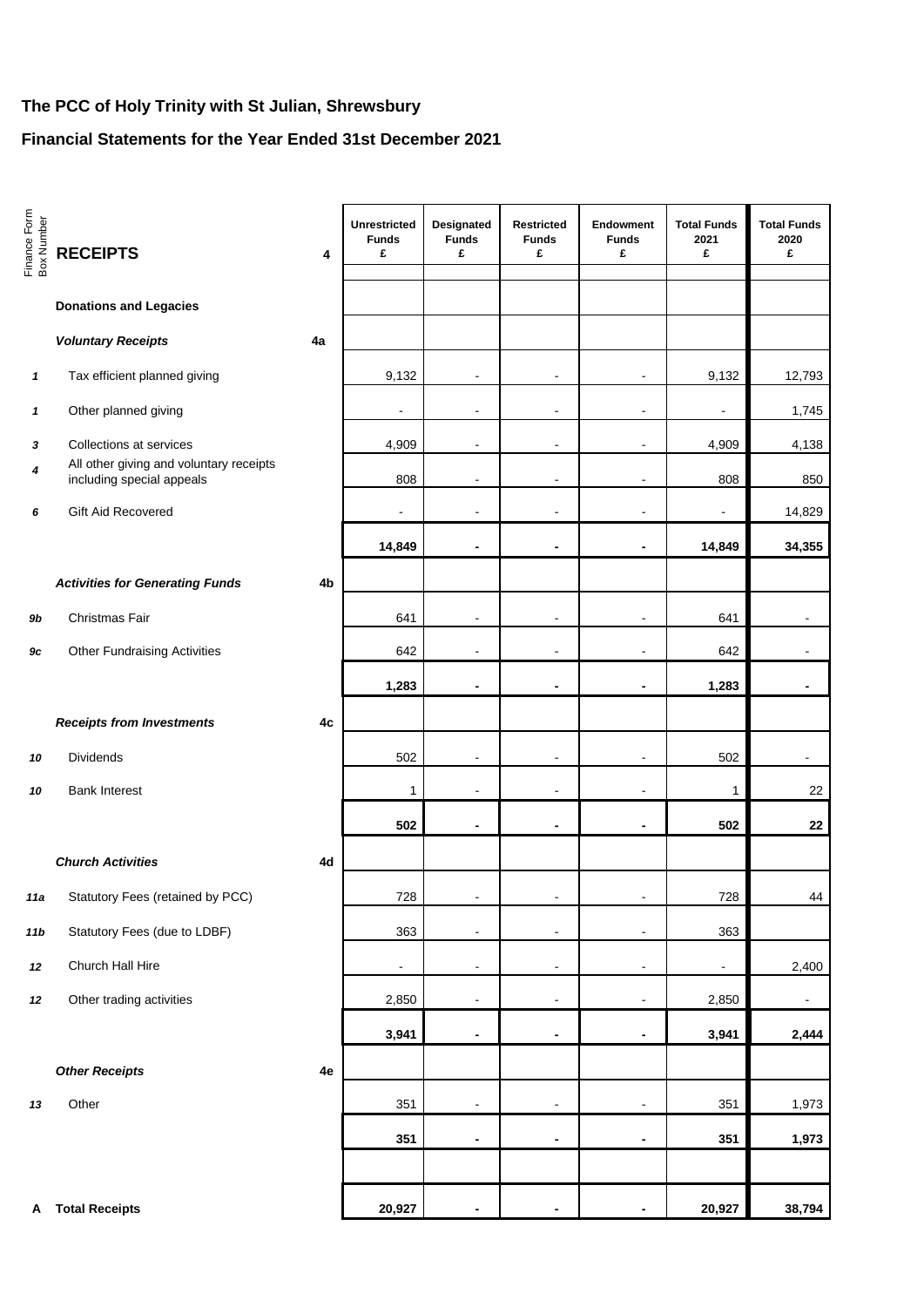# **Financial Statements for the Year Ended 31st December 2021**

| Finance Form<br>Box Number | <b>PAYMENTS</b>                           | 5  | <b>Unrestricted</b><br><b>Funds</b><br>£ | Designated<br><b>Funds</b><br>£ | <b>Restricted</b><br><b>Funds</b><br>£ | <b>Endowment</b><br><b>Funds</b><br>£ | <b>Total Funds</b><br>2021<br>£ | <b>Total Funds</b><br>2020<br>£ |
|----------------------------|-------------------------------------------|----|------------------------------------------|---------------------------------|----------------------------------------|---------------------------------------|---------------------------------|---------------------------------|
|                            | <b>Raising Funds</b>                      | 5a |                                          |                                 |                                        |                                       |                                 |                                 |
|                            | <b>Costs of Generating Funds</b>          |    |                                          |                                 |                                        |                                       |                                 |                                 |
| 17                         | Stewardship Costs                         |    | $\overline{\phantom{a}}$                 | $\overline{\phantom{a}}$        | $\overline{\phantom{a}}$               | $\overline{\phantom{a}}$              | $\overline{\phantom{a}}$        | $\blacksquare$                  |
| 17                         | Costs of Fund Raising                     |    | $\overline{\phantom{a}}$                 | $\overline{\phantom{a}}$        | $\overline{\phantom{a}}$               | $\overline{\phantom{a}}$              | $\overline{\phantom{a}}$        |                                 |
| 17                         | <b>Coffee Morning Costs</b>               |    | $\overline{\phantom{a}}$                 | $\overline{\phantom{a}}$        | $\overline{a}$                         | $\overline{\phantom{a}}$              |                                 |                                 |
|                            |                                           |    |                                          |                                 |                                        |                                       | $\overline{\phantom{a}}$        | $\overline{\phantom{a}}$        |
|                            |                                           |    | $\blacksquare$                           | $\blacksquare$                  | $\blacksquare$                         | ä,                                    |                                 |                                 |
|                            | <b>Charitable Activities</b>              | 5b |                                          |                                 |                                        |                                       |                                 |                                 |
|                            | <b>Church Activites</b>                   |    |                                          |                                 |                                        |                                       |                                 |                                 |
| 18                         | Mission Giving and Donations              |    | 2,091                                    | $\overline{\phantom{m}}$        | $\overline{a}$                         | -                                     | 2,091                           | 5,221                           |
| 19                         | Diocesan Parish Share                     |    | 6,096                                    | $\overline{\phantom{a}}$        | $\overline{a}$                         | $\overline{\phantom{a}}$              | 6,096                           | 10,675                          |
| 20                         | Salaries and Wages                        |    | 2,165                                    | $\overline{\phantom{m}}$        | -                                      | $\overline{\phantom{m}}$              | 2,165                           | 4,479                           |
| 21                         | <b>Clergy and Staff Expenses</b>          |    | 345                                      | $\overline{\phantom{m}}$        | -                                      | $\overline{\phantom{m}}$              | 345                             | $\overline{\phantom{a}}$        |
|                            | <b>Church Expenses</b>                    |    |                                          |                                 |                                        |                                       |                                 |                                 |
| 22                         | Church Expenses (Mission and Evangelism)  |    | 150                                      | $\blacksquare$                  | $\blacksquare$                         | $\overline{\phantom{a}}$              | 150                             | 399                             |
| 23                         | Church Running Expenses (incl Governance) |    | 5,215                                    | $\overline{\phantom{a}}$        | $\overline{\phantom{a}}$               | $\overline{\phantom{a}}$              | 5,215                           | 5,774                           |
| 24                         | <b>Church Utility Bills</b>               |    | 4,192                                    | $\blacksquare$                  | $\blacksquare$                         | $\blacksquare$                        | 4,192                           | 4,316                           |
| 25                         | Cost of Trading (Magazine, bookstall etc) |    | $\overline{\phantom{a}}$                 | $\overline{\phantom{m}}$        | $\overline{\phantom{0}}$               | $\overline{\phantom{m}}$              | $\overline{\phantom{a}}$        | $\overline{\phantom{a}}$        |
| 25                         | Church Hall Running Costs                 |    | $\overline{\phantom{a}}$                 | $\overline{\phantom{m}}$        | $\overline{a}$                         | $\overline{\phantom{m}}$              | $\overline{\phantom{a}}$        | $\overline{\phantom{a}}$        |
|                            | <b>Major Capital Expenditure</b>          |    |                                          |                                 |                                        |                                       |                                 |                                 |
| 27                         | Major Repairs to the Church               |    | 2,561                                    | $\blacksquare$                  | $\overline{\phantom{a}}$               | $\frac{1}{2}$                         | 2,561                           | 4,122                           |
| 28                         | Major Repairs to Church Hall              |    | $\overline{\phantom{a}}$                 | $\overline{\phantom{a}}$        | $\overline{\phantom{a}}$               | $\overline{\phantom{a}}$              | $\overline{\phantom{a}}$        | $\blacksquare$                  |
| 29                         | New Building Work                         |    | $\overline{\phantom{a}}$                 | $\overline{\phantom{a}}$        | $\overline{\phantom{a}}$               | $\frac{1}{2}$                         | $\overline{\phantom{a}}$        | $\overline{\phantom{a}}$        |
|                            |                                           |    | 22,815                                   | ä,                              | ä,                                     | $\blacksquare$                        | 22,815                          | 34,986                          |
|                            |                                           |    |                                          |                                 |                                        |                                       |                                 |                                 |
|                            | <b>Other Payments</b>                     | 5c |                                          |                                 |                                        |                                       |                                 |                                 |
| 99                         | Other                                     |    | 487                                      | $\overline{\phantom{a}}$        | $\overline{\phantom{a}}$               | $\overline{\phantom{a}}$              | 487                             | 3,182                           |
|                            |                                           |    |                                          |                                 |                                        |                                       |                                 |                                 |
|                            |                                           |    | 487                                      | $\qquad \qquad \blacksquare$    | $\blacksquare$                         | $\blacksquare$                        | 487                             | 3,182                           |
|                            |                                           |    |                                          |                                 |                                        |                                       |                                 |                                 |
| C                          | <b>Total Payments</b>                     |    | 23,302                                   | $\blacksquare$                  |                                        |                                       | 23,302                          | 38,168                          |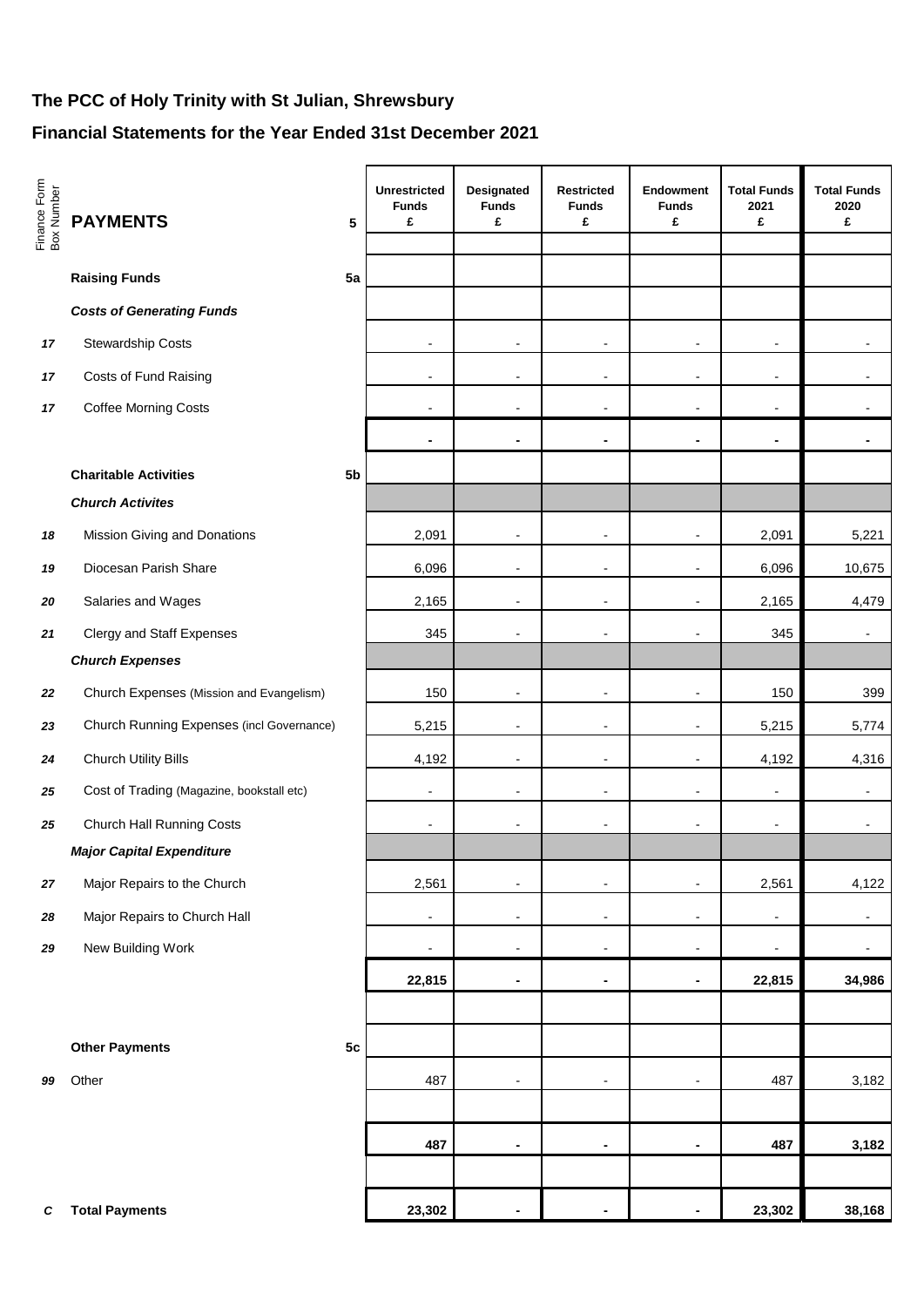#### **The PCC of Holy Trinity with St Julian, Shrewsbury Financial Statements for the Year Ended 31st December 2021**

#### **6 Cash at Bank and in hand**

|                               | <b>Unrestricted</b><br>£ | Designated<br>£ | Restricted<br>£          | Endowment<br>£           | 2021 Total<br>£          | <b>Total 2020</b><br>£ |
|-------------------------------|--------------------------|-----------------|--------------------------|--------------------------|--------------------------|------------------------|
| <b>Lloyds Current Account</b> | 1,642                    |                 | $\overline{\phantom{a}}$ | $\overline{\phantom{a}}$ | 1,642                    | 1,581                  |
| Lloyds Covenant Account       | 1,735                    | ۰.              | $\overline{\phantom{a}}$ | $\overline{\phantom{a}}$ | 1,735                    | 3                      |
| Lloyds Reserve Account        | 1,566                    | -               | $\overline{\phantom{a}}$ | $\overline{\phantom{a}}$ | 1,566                    |                        |
| <b>CCLA Reserve Fund</b>      | $\overline{\phantom{a}}$ | -               | ۰                        | ٠                        | $\overline{\phantom{a}}$ | 3,000                  |
| Interior Decorating Schm      | -                        | -               | 836                      | $\overline{\phantom{a}}$ | 836                      | 836                    |
| Mission & Ministry Acct       | 5,500                    |                 | $\overline{\phantom{a}}$ | $\overline{\phantom{a}}$ | 5,500                    | 5,172                  |
| <b>Total</b>                  | 10,443                   | -               | 836                      | -                        | 11,279                   | 10,591                 |

#### **7 Other Monetary Assets**

|                 | Unrestricted | Designated               | Restricted               | Endowment                | 2021 Total               | Total 2020 |
|-----------------|--------------|--------------------------|--------------------------|--------------------------|--------------------------|------------|
| Gift Aid Debtor | 5,125        | $\overline{\phantom{a}}$ | $\overline{\phantom{0}}$ | $\overline{\phantom{a}}$ | 5,125                    | 2,000      |
| Other           |              | $\blacksquare$           | $\blacksquare$           | $\,$                     | $\overline{\phantom{a}}$ | -          |
|                 |              |                          |                          |                          |                          |            |
| <b>Total</b>    | 5,125        |                          | $\overline{\phantom{a}}$ | $\overline{\phantom{a}}$ | 5,125                    | 2,000      |

**8 Investments -** *CBF Investment Fund - Accumulation Shares (Values based on Statement Rcvd from CCLA)*

|                            | <b>Unrestricted</b> | Designated               | Restricted               | Endowment | 2021 Total               | Total 2020 |
|----------------------------|---------------------|--------------------------|--------------------------|-----------|--------------------------|------------|
| <b>CCLA Building Fund</b>  |                     |                          | -                        | -         | $\overline{\phantom{a}}$ | 198        |
| <b>CCLA Endowment Fund</b> |                     | $\overline{\phantom{a}}$ | $\overline{\phantom{a}}$ | -         | $\overline{\phantom{a}}$ | 1,085      |
| <b>CCLA Reserve Fund</b>   |                     |                          |                          |           |                          | 3,280      |
| Total                      |                     |                          | $\overline{\phantom{a}}$ | -         |                          | 4,563      |

*All investments were sold during 2021 and the proceeds paid into the Lloyds current account.*

#### **9 Fixed Assets** *(Not applicable)*

#### **10 Liabilities**

|                           | <b>Unrestricted</b> | Designated               | Restricted               | Endowment                | 2021 Total | Total 2020 |
|---------------------------|---------------------|--------------------------|--------------------------|--------------------------|------------|------------|
| Parish Share Arrears 2017 | 3,990               | ٠                        | $\overline{\phantom{a}}$ | $\overline{\phantom{a}}$ | 3,990      | 3,990      |
| Parish Share Arrears 2018 | 15,634              | $\overline{\phantom{a}}$ | ۰.                       | ٠                        | 15,634     | 15,634     |
| Parish Share Arrears 2021 | 5,269               | ۰                        | ۰                        | $\overline{\phantom{a}}$ | 5.269      | -          |
| Diocese Stat Fees         | 363                 |                          |                          |                          | 363        |            |
| Total                     | 25,256              |                          | $\overline{\phantom{0}}$ | $\blacksquare$           | 25,256     | 19,624     |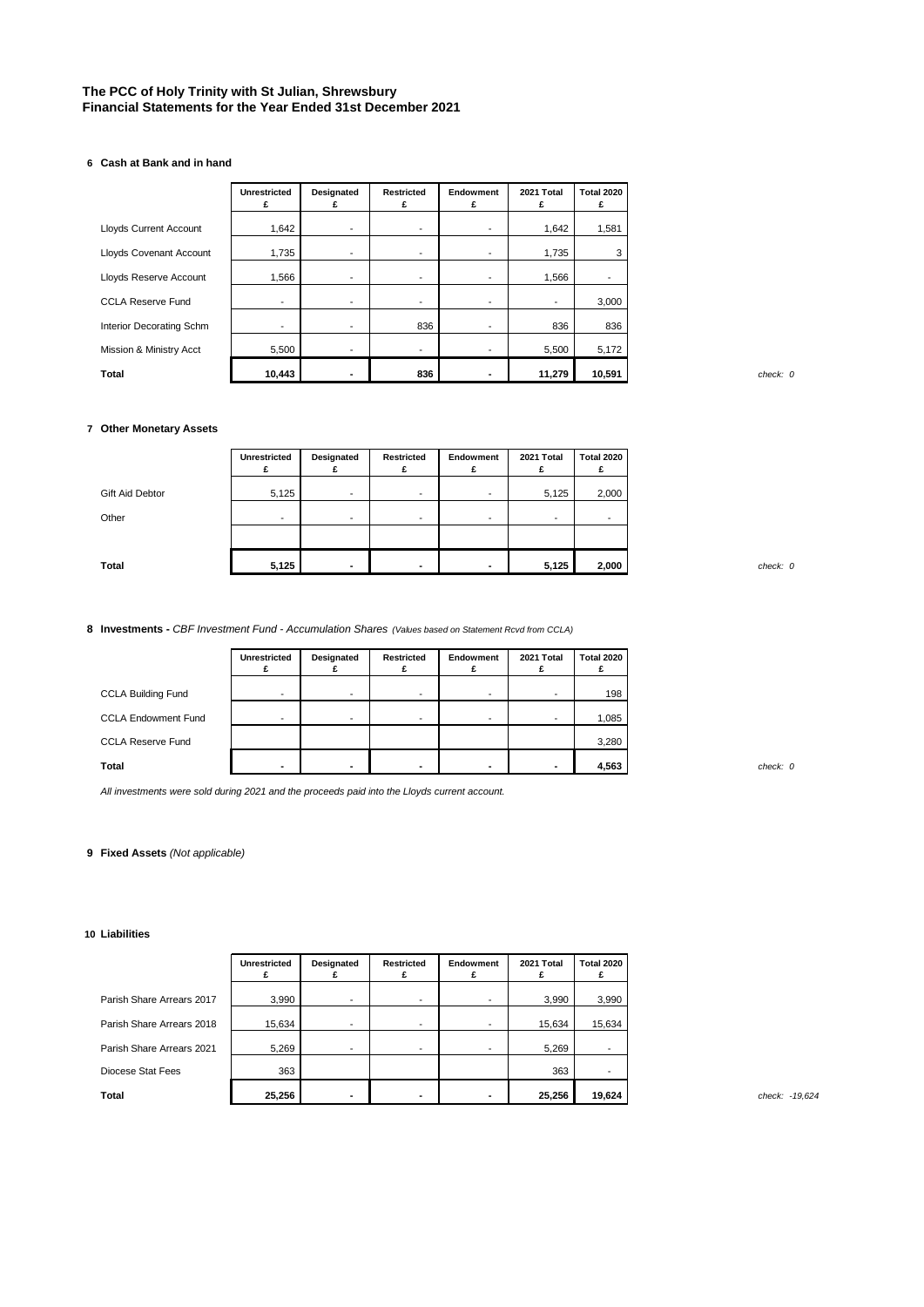#### **11 Summary of Fund Movements**

|                          | <b>Balance at</b><br>1st Jan | <b>Receipts</b>          | Payments                 | <b>Transfers</b>         | <b>Balance at</b><br>31st Dec |
|--------------------------|------------------------------|--------------------------|--------------------------|--------------------------|-------------------------------|
|                          | £                            | £                        | £                        | £                        | £                             |
| <b>Unrestricted Fund</b> | 12,818                       | 20,927                   | (23, 302)                |                          | 10,443                        |
| <b>Designated Funds</b>  |                              |                          |                          |                          |                               |
| CBF Heating Fund         | $\overline{\phantom{a}}$     | ٠                        | $\blacksquare$           |                          | $\overline{\phantom{a}}$      |
| <b>CBF Reserve Fund</b>  | $\overline{\phantom{a}}$     | $\overline{\phantom{a}}$ | $\overline{\phantom{a}}$ |                          | $\overline{\phantom{a}}$      |
|                          | $\overline{\phantom{a}}$     | ٠                        | $\sim$                   | ٠                        | $\overline{\phantom{a}}$      |
|                          | ٠                            | ٠                        | ٠                        | $\blacksquare$           | $\blacksquare$                |
| <b>Restricted Funds</b>  |                              |                          |                          |                          |                               |
| Interior Decorating Schm | 836                          | ٠                        | $\overline{\phantom{a}}$ |                          | 836                           |
|                          | $\overline{\phantom{a}}$     | ٠                        | $\overline{\phantom{a}}$ | $\overline{\phantom{a}}$ |                               |
|                          | 836                          | ٠                        | $\blacksquare$           | ٠                        | 836                           |
| <b>Endowment Funds</b>   |                              |                          |                          |                          |                               |
|                          | ۰                            | ٠                        | ٠                        | ٠                        | ٠                             |
|                          |                              |                          |                          |                          |                               |
| <b>Total Funds</b>       | 13,654                       | 20,927                   | (23, 302)                | ٠                        | 11,279                        |

CBF HEATING FUND CBF RESERVE FUND Internal Decorating Scheme Savings scheme run and controlled by the Diocese Account was fully used for boiler repairs and closed in 2020 £3,000 repaid to doner and balance reconfigured in 2020

#### **12 Analysis of Transfer between Funds**

*None*

#### **13 Gift Aid**

|                    | 2021 | 2020   |
|--------------------|------|--------|
|                    |      |        |
| Gift Aid Recovered |      | 14,829 |

No gift aid claimed in 2021, but will all be up to date now K Pilsbury in post, by mid 2022

#### **14 2020 Year End Adjustments**

|                            | Acc Type                   | Unrestricted | Designated | <b>Restricted</b> | Endowment | 2020 Total |
|----------------------------|----------------------------|--------------|------------|-------------------|-----------|------------|
| <b>CCLA Reserve Fund</b>   | Cash Deposit<br>Fund       | (3,000)      |            |                   |           | (3,000)    |
| Lloyds Reserve Account     | Cash Current<br>Acc        | 1,500        | -          |                   |           | 1,500      |
| <b>CCLA Building Fund</b>  | ō                          | 198          |            |                   |           | 198        |
| <b>CCLA Endowment Fund</b> | Accumulati<br>Shar<br>Accs | 1,085        | ۰          |                   |           | 1,085      |
| <b>CCLA Reserve Fund</b>   | $\mathbf{5}$               | 3,280        |            |                   |           | 3,280      |
| <b>Total</b>               |                            | 3,063        |            |                   |           | 3,063      |

#### **Re-stated Receipts and Payments Account 31 December 2020**

|                                                   | <b>Unrestricted</b><br>£ | Designated               | <b>Restricted</b> | Endowment<br>£ | 2020 Total |
|---------------------------------------------------|--------------------------|--------------------------|-------------------|----------------|------------|
| <b>Excess of Receipts over</b><br><b>Payments</b> | 626                      |                          |                   |                | 626        |
| <b>Transfers</b>                                  | 3,971                    | (3,971)                  |                   |                |            |
| Cash at Bank and In Hand<br>at 1st Jan            | 5,158                    | 3.971                    | 836               |                | 9,965      |
| Cash at Bank and In Hand<br>at 31st Dec           | 9,755                    | ۰                        | 836               |                | 10,591     |
| 2020 Year End adjustments as above                | 3,063                    |                          |                   |                | 3,063      |
| <b>Adiusted 2020 figures</b>                      | 12,818                   | $\overline{\phantom{0}}$ | 836               |                | 13,654     |